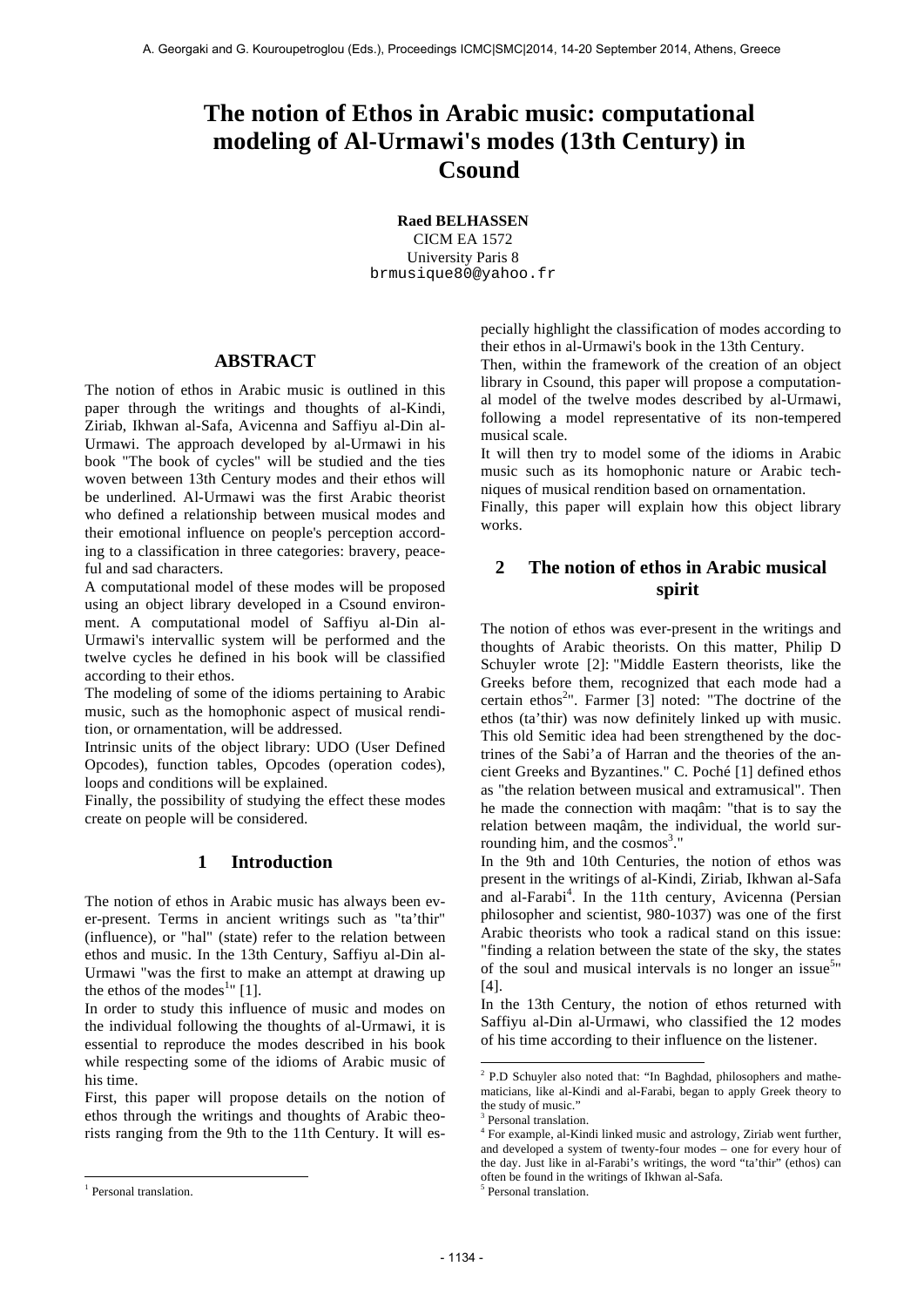The Arabic Maqâm must first be defined.

#### **2.1 Maqâm**

The word maqâm means mode in English and "place" in Arabic. It started to mean, in the 18th Century, the location of an area on the handle of a musical instrument and describes a series of intervals grouped by genre or by family (jins) [1].

The word jins, or set in English, describes a distribution of melodic cells, intrinsic to each maqâm, in trichord, tetrachord and pentachord.

Maqâm can therefore be defined as a series of genres built according to an ascending or descending horizontal line and defined on a predefined acoustic scale with a melodic sequence featuring modal properties.

Below is an instance of maqâm called Bayati, with its endogenous melodic cells and its variants. The jins Bayati in D is a fundamental cell used as a returning point for each modal exploration; when the second cell is a Hijaz, the maqâm changes aspect and is then called Bayati Churi (see Figure 1).



**Figure 1**. The Bayati mode, its jins and its variants.

In this example, the main jins is Bayati with the fundamental D note and represents the main sound register. The second sound space can be the Kurdi A jins, Nahawand G, Bayati A or Rast G. When the 2nd sound space is a Rast G, the instrumentalist can explore Bayati D and Rast G jins but also Bayati A jins one octave below and Bayati D one octave above. The Kurdi A and Nahawand G genres have the same notes but include the fundamental A and G notes. Regarding Hijaz G, notes that change are A-Flat and natural B. Bayati A and Rast G jins have in common the B expressed in quarter tone (symbolized by crossed b) $6$ .

## **2.2 The notion of ethos in Arabic musical thought in the 13th Century**

A distinct relation between the mode and its emotional nature appear in al-Urmawi<sup>7</sup>'s writings. In his book "Kitab al-adwar" (The book of cycles) he defined twelve modes<sup>8</sup> and listed their ethos in a precise manner:

1

- 'ussaq, nawa and busalik : Character of strength, courage and bravery<sup>9</sup>.
- Rast, nuruz, 'iraq and isfahan: peaceful character and peace of mind.
- Bozorg, rahawi, zirafkand, zangualah and husayni: sad character.

Poché [1] pointed regarding the Hijaz mode, the relation of which to ethos in particular was not established by al-Urmawi in his book, characterized by its interval in augmented second: "Regarding augmented second: oral tradition in Turkey as well as Greece and in the Arabic world teaches us that this interval favors a better sleep and this is the reason why it can be found in many lullabies in that geographical areas $10$ ."

The modes described by Saffiyu al-Din are based on an intervallic system of the time which was the subject of several chapters in his book.

# **3 Musical and computational modeling: an object library in Csound**

In order to propose a representation of Saffiyu al-Din al-Urmawi's thought concerning ethos and modes, this paper will first model the intervallic system described in his book, then will model modes of his time while focusing on the subtleties of Arabic musical rendition: homophonic aspects and ornamentation.

The model proposed in this section will not only serve to understand the working mechanisms of the Arabic music system, but also to reproduce it via Csound in line with an analysis/synthesis perspective or even of emulation $11$ .

## **3.1 Modeling the intervallic system described by al-Urmawi in Csound**

Unlike the transformation Arabic music experienced following the Cairo Congress of Arab Music (1932), especially when a tempered scale of 24 quarter tone was adopted [5], Saffiyu al-Din al-Urmawi's scale remains authentic and keeps intrinsic idiosyncratic elements of the Arabic musical language. Here is its scale (numerical ratio) and its modes<sup>12</sup> (Figure 2) [6]:

-

 $6$  The crossed b symbols express the microtones according to the acoustic scale on which the maqâm is performed. For instance, in the case of a tempered scale the relevant note is lowered by one tempered quarter tone.

 $7$  Saffiyu al-Din al-Urmawi (1216-1294) was a renowned musician and writer on the theory of music.

<sup>&</sup>lt;sup>3</sup> In his book, Al-Urmawi uses the words "adwar" which means cycle and "shadd" which means, literally, to pull. This suggests visualizing

intervals on the handle of a string instrument. In this paper, the words maqâm and mode will be used hereinafter.

<sup>9</sup> He proposed the character of Turks, Abyssinians, Blacks and mountain dwellers as examples.

<sup>&</sup>lt;sup>10</sup> Personal translation.

<sup>&</sup>lt;sup>11</sup> Not only can we consider the simulation of the Arabic music phenomenon but also the possibility of emulation with the aim of recreating or transforming it. The notion of emulation was used and adapted by the AFIM workgroup (Sound Visualization) in an artistic perspective: "Artistic emulation of sound". See activity report proposed by Anne Sedes at: gtv.mshparisnord.org/IMG/pdf/rapportGTVisualisation.pdf<br>
<sup>12</sup> For instruction.pdf

For instance, to obtain a Pythagorean major third, two major tones must be added:  $9/8 \times 9/8 = 81/64 = 3^4/2^6$ .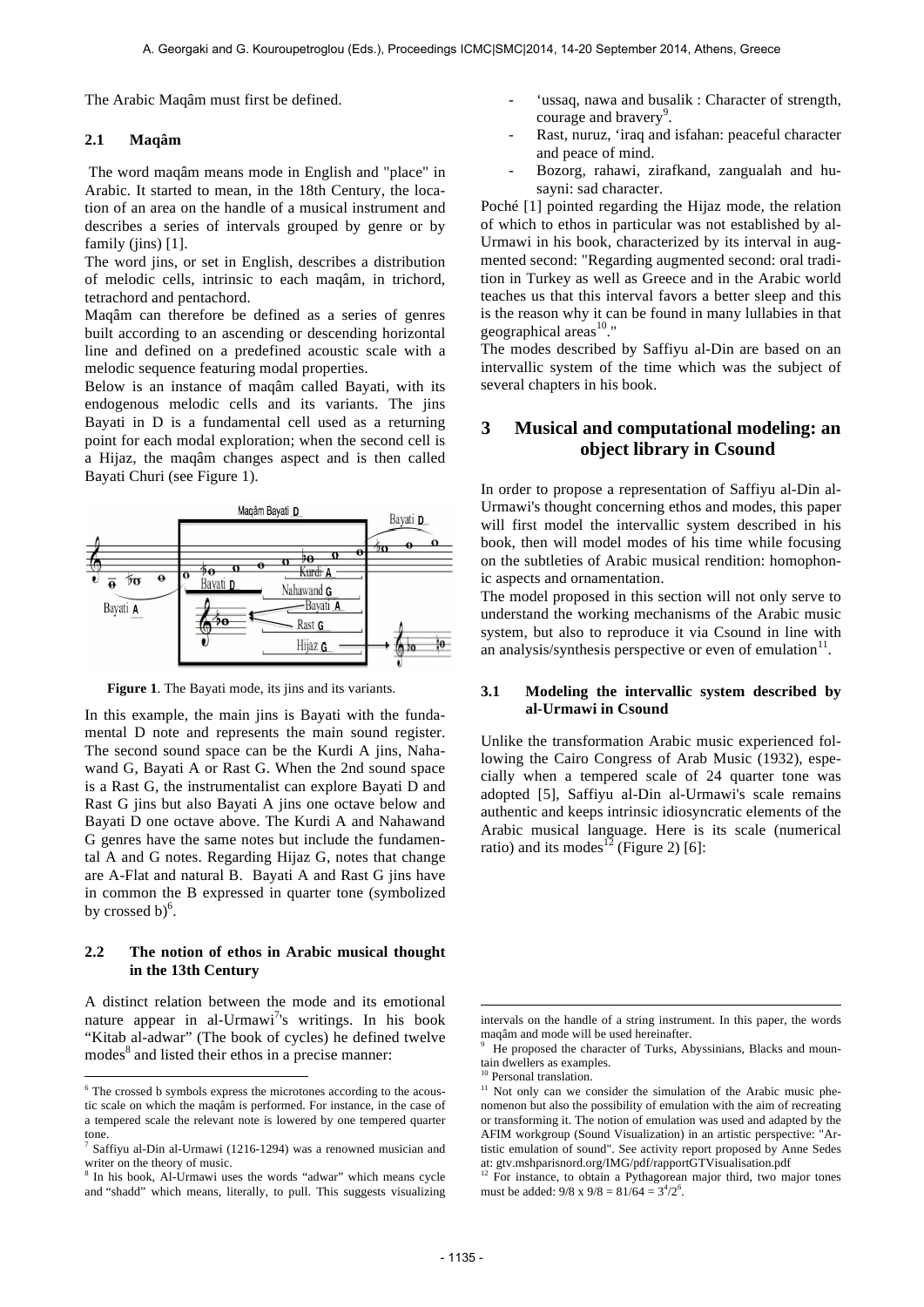

**Figure 2.** Al-Urmawi's modes and intervallic scale

This work proposes to use pitch-class in order to model this system in Csound.

#### *3.1.1 Using Pitch-class*

The frequency of a musical note can be calculated according to the non-tempered scale of Saffiyu al-Din in the following manner:

$$
\mathcal{F}_n = \mathcal{F}_{fn} \times \mathcal{N}r_n \tag{1}
$$

*Fn* represents the frequency of note n,  $F_{fn}$  represents the frequency of the fundamental note and  $\mathcal{N}r_n$  represents the numerical ratio of interval corresponding to the note n.

In Csound, Pitch can be expressed in frequency or pitchclass. A pitch-class is made of a whole number corresponding to the octave and of a decimal part representing the twelve musical notes in equal temperament (according to the Opcode used). For instance, for a C3, the pitchclass is 8.00, 8.03 for a D#3, 8.04 for an E or 9.00 for a C4. To reproduce a tempered quarter tone on the E note, for instance, simply lower it by half: 8.035 On a non-tempered scale, it only takes to convert the pitch-class of a fundamental note in frequency, to multiply it by the numerical ratio determining the interval then to convert it again in pitch-class. It must be noted that the conversion of a frequency to a pitch-class in Csound is not direct, unlike the opposite. Here is a code example for the maqâm Rahawi:

*#define DOFIRSTNOTE #pchoct(octcps(cpspch(8.00)))# isib13 = \$DOFIRSTNOTE \* (16/9) ilab13 = \$DOFIRSTNOTE \* (128/81) isolnegonec13 = \$DOFIRSTNOTE \* (262144/177147) ifa13 = \$DOFIRSTNOTE \* (4/3) iminegonec13 = \$DOFIRSTNOTE \* (8192/6561) irenegonec13 = \$DOFIRSTNOTE \* (65536/59049)*

#### *3.1.2 Using function tables*

The *ftgen* Opcode allows us to create a table referenced by a chosen number that will be named depending on the maqâm involved and which allows us to stock eight pitch-classes corresponding to the musical notes of an octave.

Here is an example of code relative to the maqâm Rahawi:

*giRahawi13 ftgen 119, 0, 8, -2, 9.00, isib13, ilab13, isolnegonec13, ifa13,iminegonec13, irenegonec13, 8.00*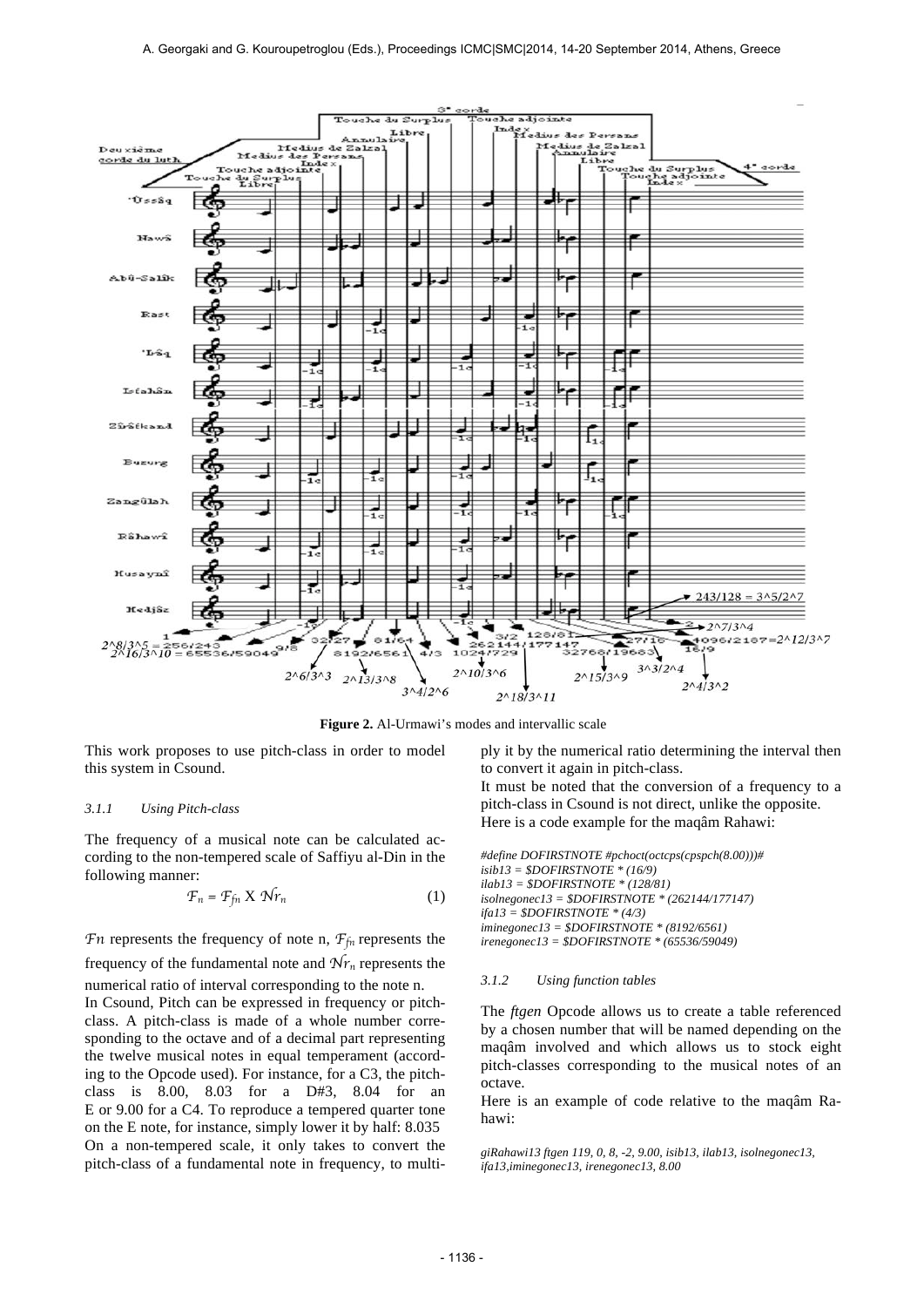## *3.1.3 Classification of modes according to their ethos:*

After having modeled the intervallic system described by al-Urmawi, a base with the twelve modes of his time, classified according to their ethos, is obtained (Figure 3):



**Figure 3.** Classification of the twelve modes according to their ethos.

In order to represent the notion of ethos in Saffiyu al-Din's work, not only do we need to model his intervallic system and modes, but also the Arabic musical rendition, by taking into account its main features such as its homophonic character, its ornamentation and other musical rendition techniques.

### **3.2 Modeling subtleties typical of Arabic musical rendition**

## *3.2.1 The homophonic aspect of Arabic musical rendition*

Musical creation in Csound goes through two phases: from instruments of the orchestra, generated by operation codes (*Opcodes*), and according to events in the score part. We chose to work with the Opcode *pluck*, which produces a sound with a naturally decaying plucked string, based on the Karplus-Strong algorithms.

Taking the homophonic nature of a musical piece into account means creating successive events  $13$ , belonging to a perspective of horizontal writing.

#### *3.2.2 Ornamentation in Arabic musical rendition*

1

As far as ornamentations are concerned<sup>14</sup>, modeling is done automatically using UDOs (User Defined Opcodes) in order to generate the macro-ornaments<sup>15</sup>.

Below is an example of how a macro-ornament works (Figure 4):



Frequency previous note>Frequency fundamental note>Frequency following note

Figure 4. How macro-ornaments work in Csound

The isochrony of events generated by macro-ornaments is done automatically with the *metro* Opcode<sup>16</sup>.

Fundamental notes are notes extracted from the maqâm table on which specific fluctuations must be applied, respecting the macro-ornament framework, which creates four melodic parts. The change of root is done by incrementing an index counter

Dynamics and phrasing effects are added to this working principle with decreasing sound intensity and a reproduction of the legato with marked picks in the case of the first and last events.

1

<sup>&</sup>lt;sup>13</sup> As far as Csound is concerned, event will mean the onset of a sound hereinafter

<sup>14</sup> On ornaments in Arabic music, al-Faruqi wrote: « Ornamentation for the Arab artist, therefore, is not an addendum, a superfluous or extractable element in his art. It is the very material from which his infinite

A macro-ornament is the result of the motivic overlapping of microornaments.

<sup>&</sup>lt;sup>16</sup> The notion of emulation is illustrated here by the isochrony of events.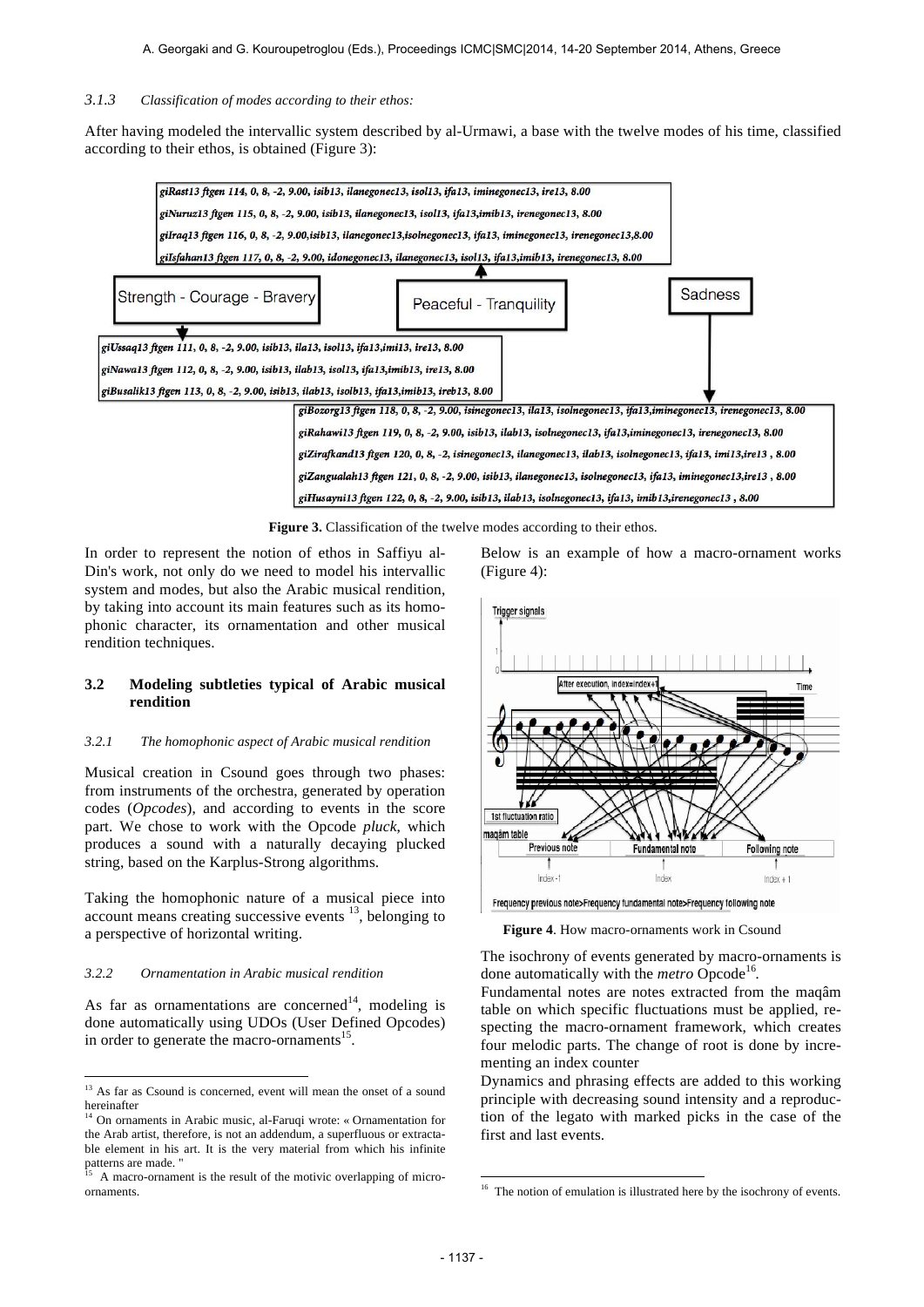To provide further details, this example can be divided into four parts:



**Figure 5.** First phase of the macro-ornament

During that first phase, the notes number 1,4,6 and 8 represent the fundamental note which is the first note of the maqam table. That table includes 8 notes forming a descending scale. In that example and after transposition, a process that will be detailed further, the notes in the table are: D, C, B, A, G, F, E and D.

Consequently, the fundamental note here is D, the first fluctuation rate is given in the score and the following note corresponds to the C note. In the end of this first phase, the following note becomes the fundamental note: After execution of note 8, index = index + 1.

Below, 2nd part of the macro-ornament:



**Figure 6.** Second phase of the macro-ornament

After execution of the notes, the fundamental note changes: the 9th note corresponding to the 2nd note of the maqâm table is the C note, the 10th note becomes a B and the 11th becomes an A corresponding to the 4th note of the table.

The 3rd phase works in the same manner as the 1st phase:



**Figure 7.** Third phase of the macro-ornament

The 12,15,17 and 19 notes correspond to note number 5 (note G for instance). The ornamentation is performed as a fluctuation applied to the fundamental note thanks to the following and previous notes to form a microornament [7]. Notes 13,16 and 18 correspond to the 4th note in the table: note A.

The note number 14 is the following note which becomes the fundamental note after execution of note 19.

As far as the last phase is concerned, the process is the same as the 2nd part:



**Figure 8.** Last phase of the macro-ornament

This example serves as a model for other macroornamentations.

Starting from a pitch-class in the score, a macroornament runs the contents of the table of a given maqâm. However, if the pitch-class of the score does not correspond to the first pitch-class of the table, the macroornament must generate automatically update the other values.

The *semitone* function serves to calculate a factor to raise or reduce a frequency by a given number of semitones.

Considering  $X$  as the number of semitones, the following mathematical formula applies:

$$
X = ((PC_T - int(PC_T)) + ((int(PC_T) - int(PC_S)) X 0,12)
$$
  
- (PC<sub>S</sub> - int(PC<sub>S</sub>))) X (-100) (2)

 $PC_T$  is the first pitch-class of the table,  $PC_S$  is the pitch-

class of the score and *int* represents the extraction of a whole number from a pitch-class.

Here is the code of the macro-ornament illustrating the whole operating process described previously:

*opcode macroornement11, 0, kkkkkkkkk klegato init p10 kmetro init 0 kindextable init 0 kamplitude init p4 kmetronome metro (1/0.06) if kmetronome == 1 then kfrequence table kindextable , p14 kmetro = kmetro +1 kamplitude = kamplitude - (p3/10) if kmetro == 8 || kmetro == 9|| kmetro == 10|| kmetro == 11|| kmetro == 19|| kmetro == 20|| kmetro == 21 then kindextable = kindextable +1 elseif kmetro == 13 || kmetro == 16 || kmetro == 18 then kfrequence table kindextable - 1 , p14 elseif kmetro == 2 || kmetro == 5 || kmetro == 7 then klegato = 0.1 kfrequence = kfrequence + p12 elseif kmetro == 3 || kmetro == 14 then kfrequence table kindextable + 1 , p14 elseif kmetro == 22 then klegato = p10 endif kfrequencerep table 0, p14 if kfrequencerep > p5 then koctave = int(kfrequencerep)-int(p5) kintable = kfrequencerep - int(kfrequencerep) + (0.12 \* koctave) kintp = p5 - int(p5)*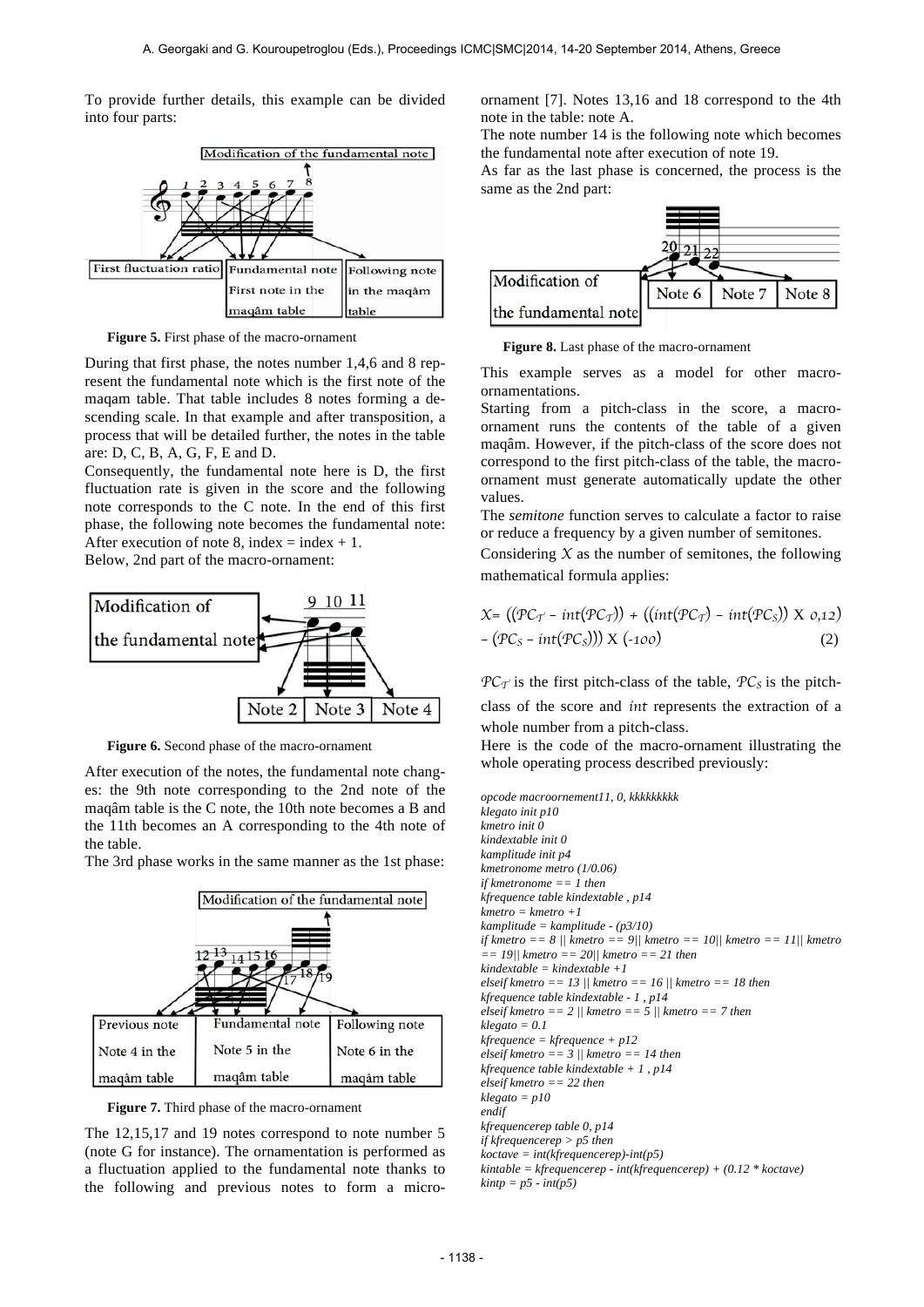*ktone = kintable - kintp kdiff = -ktone\*100 ktranspose = semitone(kdiff) elseif kfrequencerep < p5 then koctave = int(p5) - int(kfrequencerep) kintable = kfrequencerep - int(kfrequencerep) kintp = p5 - int(p5) + (0.12 \* koctave) ktone = kintp - kintable kdiff = ktone\*100 ktranspose = semitone(kdiff) else ktranspose = 1 endif kcycle = cpspch(kfrequence)\*ktranspose kcycle1 = octcps(kcycle) kcycle2 = pchoct(kcycle1) event "i", 2, 0, .06, kamplitude, kcycle2, kcycle2, p7, p8, p9, klegato endif endop*

#### *3.2.3 UDOs call procedure*

#### *3.2.3.1 Control instrument*

The control instrument enables the selection of a UDO depending on the *p11* p-field defined in the score. It assigns a value to the name of the macro-ornament in order to be called from the score: It also transfers the entry values to be used and updated.

Below is an extract of code in the control tool:

```
instr 1
ktrigger init p11
if (ktrigger == 1) then
macroornement1 p4, p5, p6, p7, p8, p9, p10, p12, p13
ktrigger = 0 
elseif (ktrigger == 2) then
macroornement2 p4, p5, p6, p7, p8, p9, p10, p12, p13
ktrigger = 0
;etc…
elseif (ktrigger == 14) then
macroornement14 p4, p5, p7, p8, p9, p10, p14
endif
endin
```
#### *3.2.3.2 The controlled instrument:*

Although the instrument controlled in the orchestra plays an execution role, the result of multiple interactivity and conveyance between functional units driven by the controlling instrument, it also plays a more direct execution role. Juggling between these processes serves to accomplish the work. This second role as autonomous instrument favors the melodic sequence, whether ornamented or not, creating as such a kind of fluidity giving a general framework to the work. Here is its source code:

*instr 2 kvib lfo p8, p9, 3 kgliss linseg cpspch(p5), p3/3,cpspch(p6) kenv linen ampdb(p4),p3\*p10 , p3, p3/4 kgliss=kgliss + kvib asig pluck kenv, kgliss, cpspch(p7), 0, 1 out asig endin*

Pitch treatment is based on *kvib* and *kgliss* with a low frequency oscillator to reproduce fluctuations and glissandos, drawing a series of line segments between the spots specified. The effects of the phrasing are reproduced with an envelope that applies a motive of an attack and of decay as line segments obtained with the Opcode *linen*.

#### **3.3 General operation of the library**

The event in the score sends control parameters either to the control instrument that transfers them later to the object library, which updates them and dispatches send to the instrument controlled to perform them with this new data, or directly towards the latter to reproduce the sound occurence (Figure 9):



**Figure 9.** General operation of the object library in Csound.

# **4 Conclusion**

This paper first dealt with the notion of ethos thanks to a historical approach through the thought of al-Kindi, Ziriab, Ikhwan al-Safa, Avicenna and Saffiyu al-Din al-Urmawi. We underlined the classification of modes according to their ethos in "The book of cycles".

In order to feel concretely the modes described by al-Urmawi in the 13th Century and their ethos, a computational model of the non-tempered intervallic system and modes of his times was created in Csound while taking the subtleties of Arabic musical rendition into account.

This work will now serve to compose Arabic music according to "The Book of Cycles" in Csound and will enable a direct link between the modes and the notion of ethos described in the 13th Century.

In other words, this library will allow us to rethink the ethos, not only when listening, but also in the composition process: priority can be given to such or such mode, according to the melodic passage, depending on its poten-